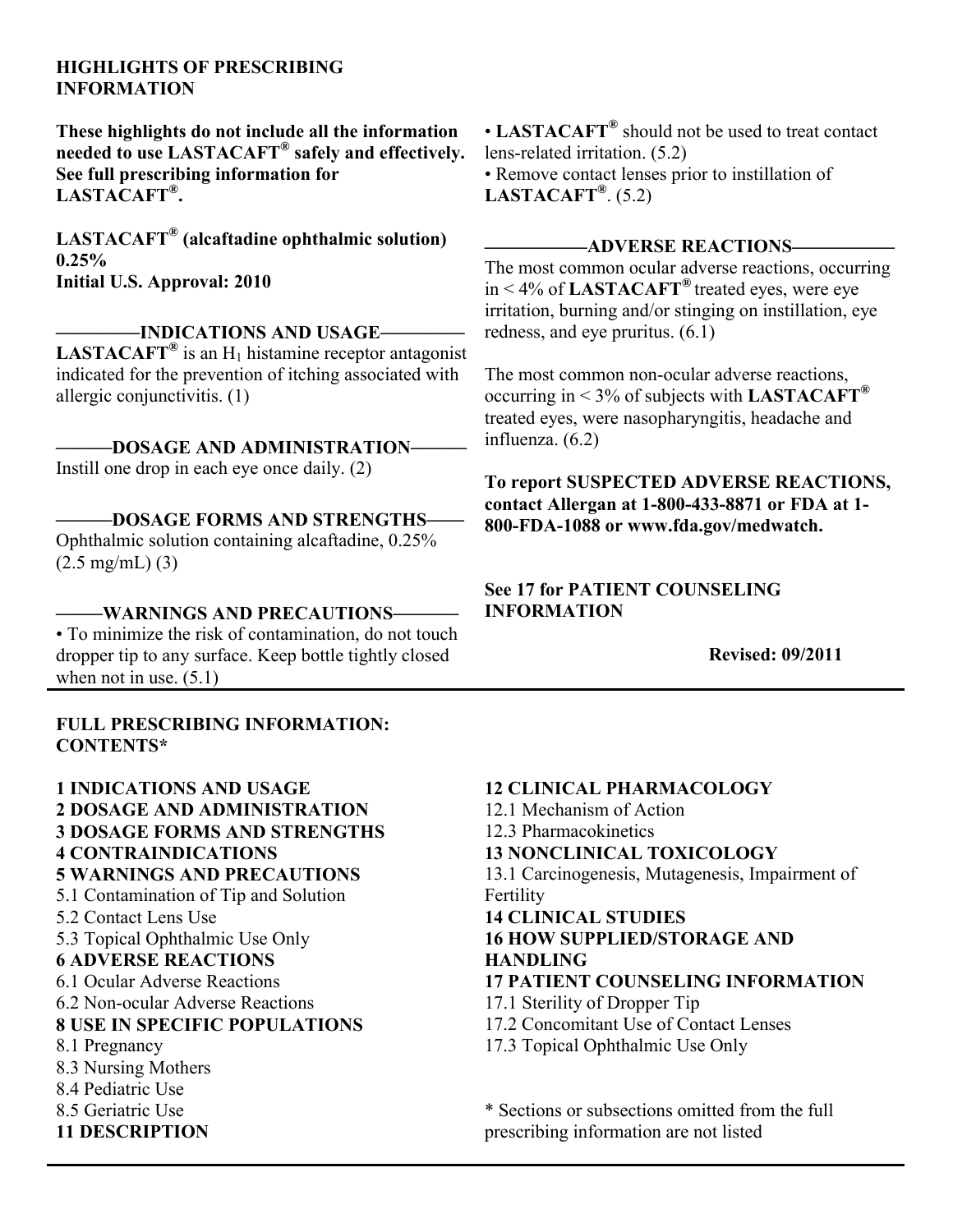### **FULL PRESCRIBING INFORMATION**

### **1 INDICATIONS AND USAGE**

LASTACAFT<sup>®</sup> is an H<sub>1</sub> histamine receptor antagonist indicated for the prevention of itching associated with allergic conjunctivitis.

#### **2 DOSAGE AND ADMINISTRATION**

Instill one drop in each eye once daily.

#### **3 DOSAGE FORMS AND STRENGTHS**

Topical ophthalmic solution containing alcaftadine, 0.25% (2.5 mg/mL).

#### **4 CONTRAINDICATIONS**

None.

### **5 WARNINGS AND PRECAUTIONS**

#### **5.1 Contamination of Tip and Solution**

To minimize contaminating the dropper tip and solution, care should be taken not to touch the eyelids or surrounding areas with the dropper tip of the bottle. Keep bottle tightly closed when not in use.

#### **5.2 Contact Lens Use**

Patients should be advised not to wear a contact lens if their eye is red. **LASTACAFT®** should not be used to treat contact lens-related irritation.

**LASTACAFT®** should not be instilled while wearing contact lenses. Remove contact lenses prior to instillation of **LASTACAFT®** . The preservative in **LASTACAFT®** , benzalkonium chloride, may be absorbed by soft contact lenses. Lenses may be reinserted after 10 minutes following administration of **LASTACAFT®** .

### **5.3 Topical Ophthalmic Use Only**

**LASTACAFT®** is for topical ophthalmic use only.

#### **6 ADVERSE REACTIONS**

Because clinical trials are conducted under widely varying conditions, adverse reaction rates observed in the clinical trials of a drug cannot be directly compared to rates in the clinical trials of another drug and may not reflect the rates observed in clinical practice.

#### **6.1 Ocular Adverse Reactions**

The most frequent ocular adverse reactions, occurring in < 4% of **LASTACAFT®** treated eyes, were eye irritation, burning and/or stinging upon instillation, eye redness and eye pruritus.

#### **6.2 Non-ocular Adverse Reactions**

The most frequent non-ocular adverse reactions, occurring in < 3% of subjects with **LASTACAFT®** treated eyes, were nasopharyngitis, headache and influenza. Some of these events were similar to the underlying disease being studied.

### **8 USE IN SPECIFIC POPULATIONS**

#### **8.1 Pregnancy**

Pregnancy Category B. Reproduction studies performed in rats and rabbits revealed no evidence of impaired female reproduction or harm to the fetus due to alcaftadine. Oral doses in rats and rabbits of 20 and 80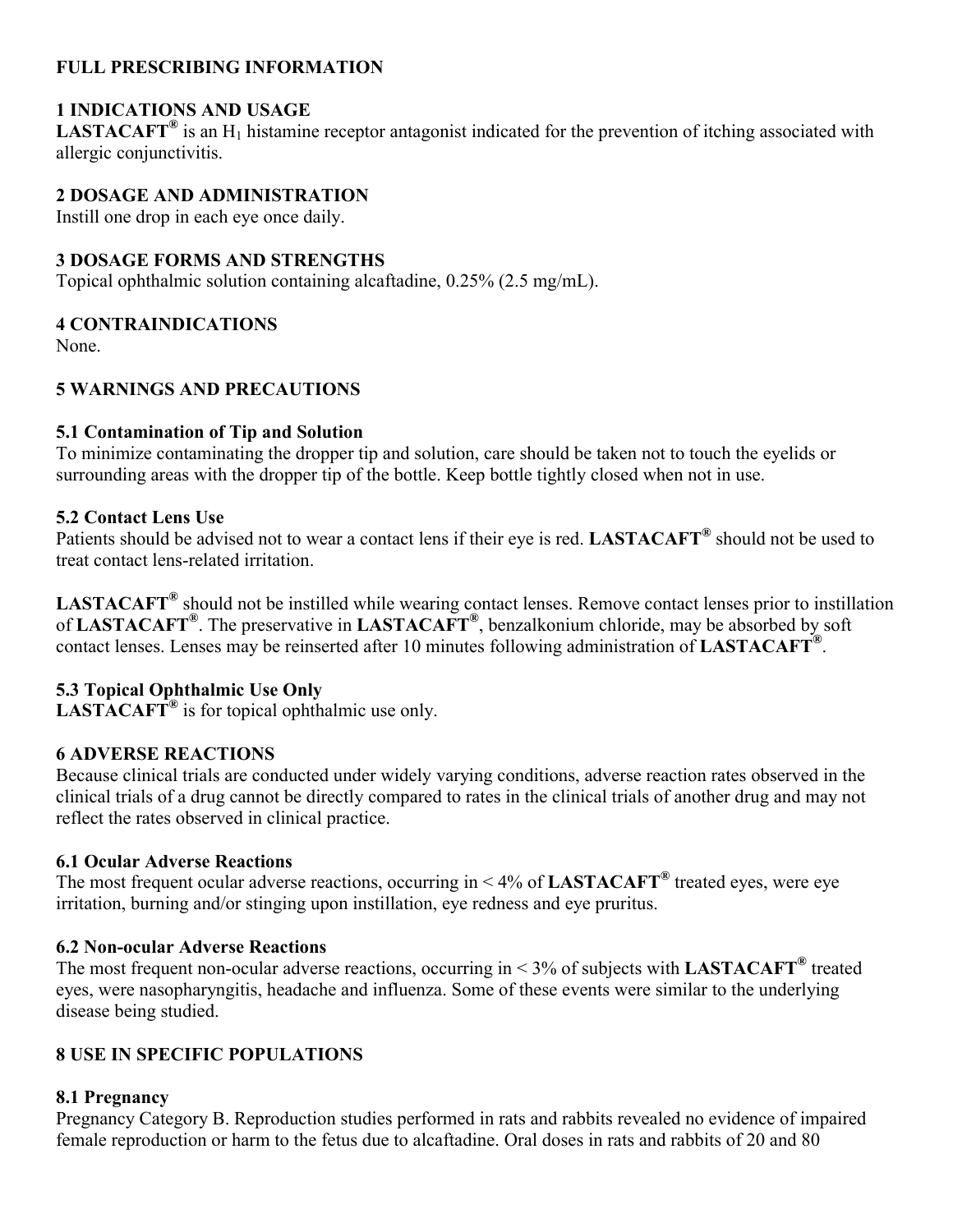mg/kg/day, respectively, produced plasma exposure levels approximately 200 and 9000 times the plasma exposure at the recommended human ocular dose. There are however, no adequate and well controlled studies in pregnant women. Because animal reproduction studies are not always predictive of human response, this drug should be used during pregnancy only if clearly needed.

### **8.3 Nursing Mothers**

It is not known whether this drug is excreted in human milk. Because many drugs are excreted in human milk, caution should be exercised when **LASTACAFT®** is administered to a nursing woman.

## **8.4 Pediatric Use**

Safety and effectiveness in pediatric patients below the age of 2 years have not been established.

## **8.5 Geriatric Use**

No overall differences in safety or effectiveness were observed between elderly and younger subjects.

## **11 DESCRIPTION**

**LASTACAFT<sup>®</sup>** is a sterile, topically administered H<sub>1</sub> receptor antagonist containing alcaftadine for ophthalmic use.

Alcaftadine is a white to yellow powder with an empirical formula of  $C_{19}H_{21}N_3O$  and a molecular weight of 307.39.

**Contains: Active:** alcaftadine 0.25% (2.5 mg/mL). **Preservative:** benzalkonium chloride 0.005%. **Inactives:**  edetate disodium; sodium phosphate, monobasic; purified water; sodium chloride; sodium hydroxide and/or hydrochloric acid to adjust pH

**Chemical Name:** 6,11-dihydro-11-(1-methyl-4-piperidinylidene)-5*H*-imidazo[2,1-b] [3] benzazepine-3 carboxaldehyde

**Structural Formula:**



The drug product has a pH of approximately 7 and an osmolality of approximately 290 mOsm/kg.

## **12 CLINICAL PHARMACOLOGY**

### **12.1 Mechanism of Action**

Alcaftadine is an  $H_1$  histamine receptor antagonist and inhibitor of the release of histamine from mast cells. Decreased chemotaxis and inhibition of eosinophil activation has also been demonstrated.

## **12.3 Pharmacokinetics**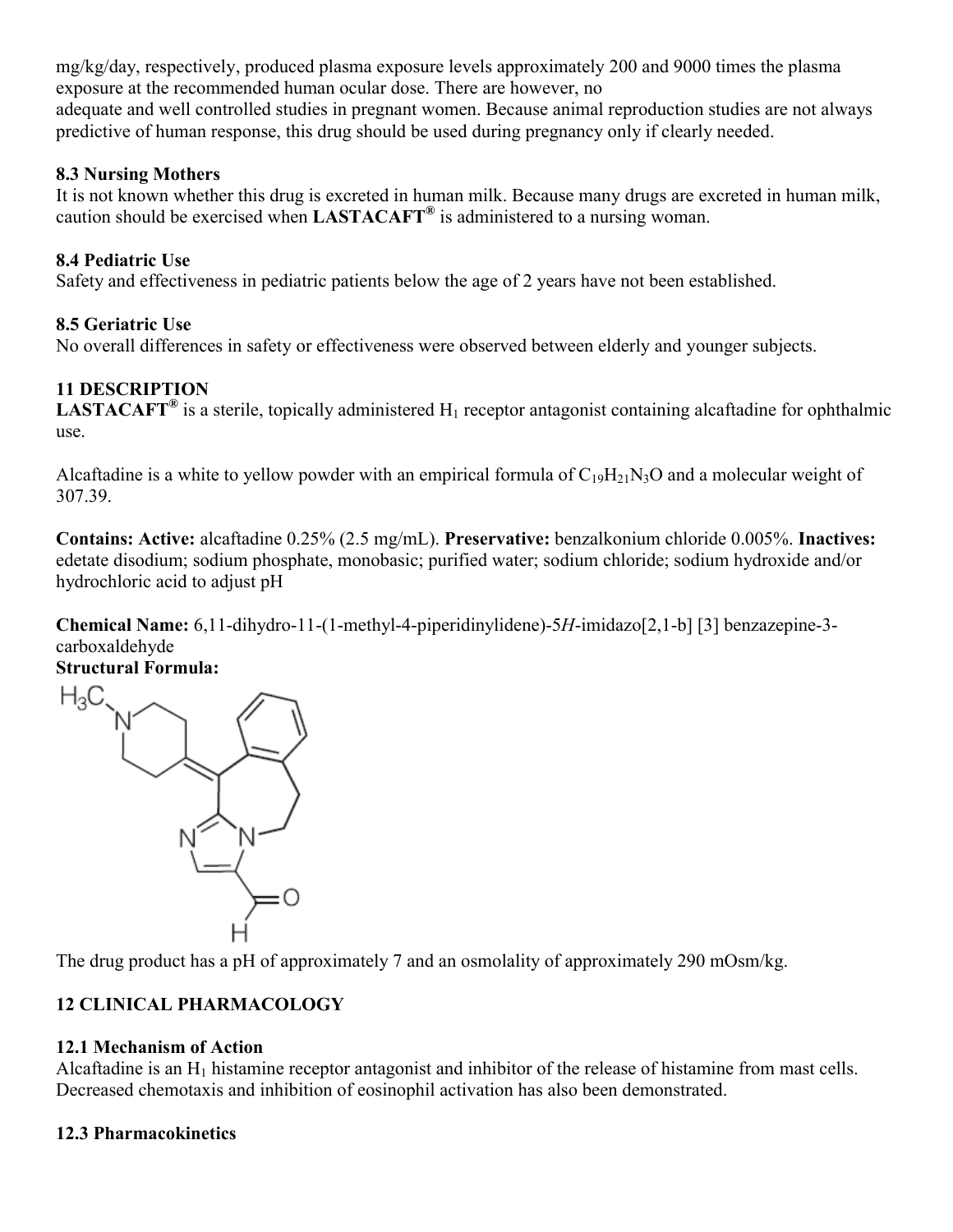### *Absorption*

Following bilateral topical ocular administration of alcaftadine ophthalmic solution, 0.25%, the mean plasma  $C_{\text{max}}$  of alcaftadine was approximately 60 pg/mL and the median  $T_{\text{max}}$  occurred at 15 minutes. Plasma concentrations of alcaftadine were below the lower limit of quantification (10 pg/mL) by 3 hours after dosing. The mean  $C_{\text{max}}$  of the active carboxylic acid metabolite was approximately 3 ng/mL and occurred at 1 hour after dosing. Plasma concentrations of the carboxylic acid metabolite were below the lower limit of quantification (100 pg/mL) by 12 hours after dosing. There was no indication of systemic accumulation or changes in plasma exposure of alcaftadine or the active metabolite following daily topical ocular administration.

### *Distribution*

The protein binding of alcaftadine and the active metabolite are 39.2% and 62.7%, respectively.

### *Metabolism*

The metabolism of alcaftadine is mediated by non-CYP450 cytosolic enzymes to the active carboxylic acid metabolite.

## *Excretion*

The elimination half-life of the carboxylic acid metabolite is approximately 2 hours following topical ocular administration. Based on data following oral administration of alcaftadine, the carboxylic acid metabolite is primarily eliminated unchanged in the urine.

In vitro studies showed that neither alcaftadine nor the carboxylic acid metabolite substantially inhibited reactions catalyzed by major CYP450 enzymes.

# **13 NONCLINICAL TOXICOLOGY**

## **13.1 Carcinogenesis, Mutagenesis, Impairment of Fertility**

Alcaftadine was not mutagenic or genotoxic in the Ames test, the mouse lymphoma assay or the mouse micronucleus assay.

Alcaftadine was found to have no effect on fertility of male and female rats at oral doses up to 20 mg/kg/day (approximately 200 times the plasma exposure at the recommended human ocular dose).

## **14 CLINICAL STUDIES**

Clinical efficacy was evaluated in conjunctival allergen challenge (CAC) studies. **LASTACAFT®** was more effective than its vehicle in preventing ocular itching in patients with allergic conjunctivitis induced by an ocular allergen challenge, both at 3 minutes post-dosing and at 16 hours post-dosing of **LASTACAFT®** .

The safety of **LASTACAFT®** was evaluated in a randomized clinical study of 909 subjects over a period of 6 weeks.

## **16 HOW SUPPLIED/STORAGE AND HANDLING**

**LASTACAFT®** (alcaftadine ophthalmic solution) 0.25% is supplied in an opaque, white low-density polyethylene bottle with a white polypropylene cap. 3 mL fill in 5 mL bottle NDC 0023-4290-03 **Storage:** Store at 15-25°C (59-77°F).

## **17 PATIENT COUNSELING INFORMATION**

## **17.1 Sterility of Dropper Tip**

Patients should be advised to not touch dropper tip to any surface, as this may contaminate the contents.

### **17.2 Concomitant Use of Contact Lenses**